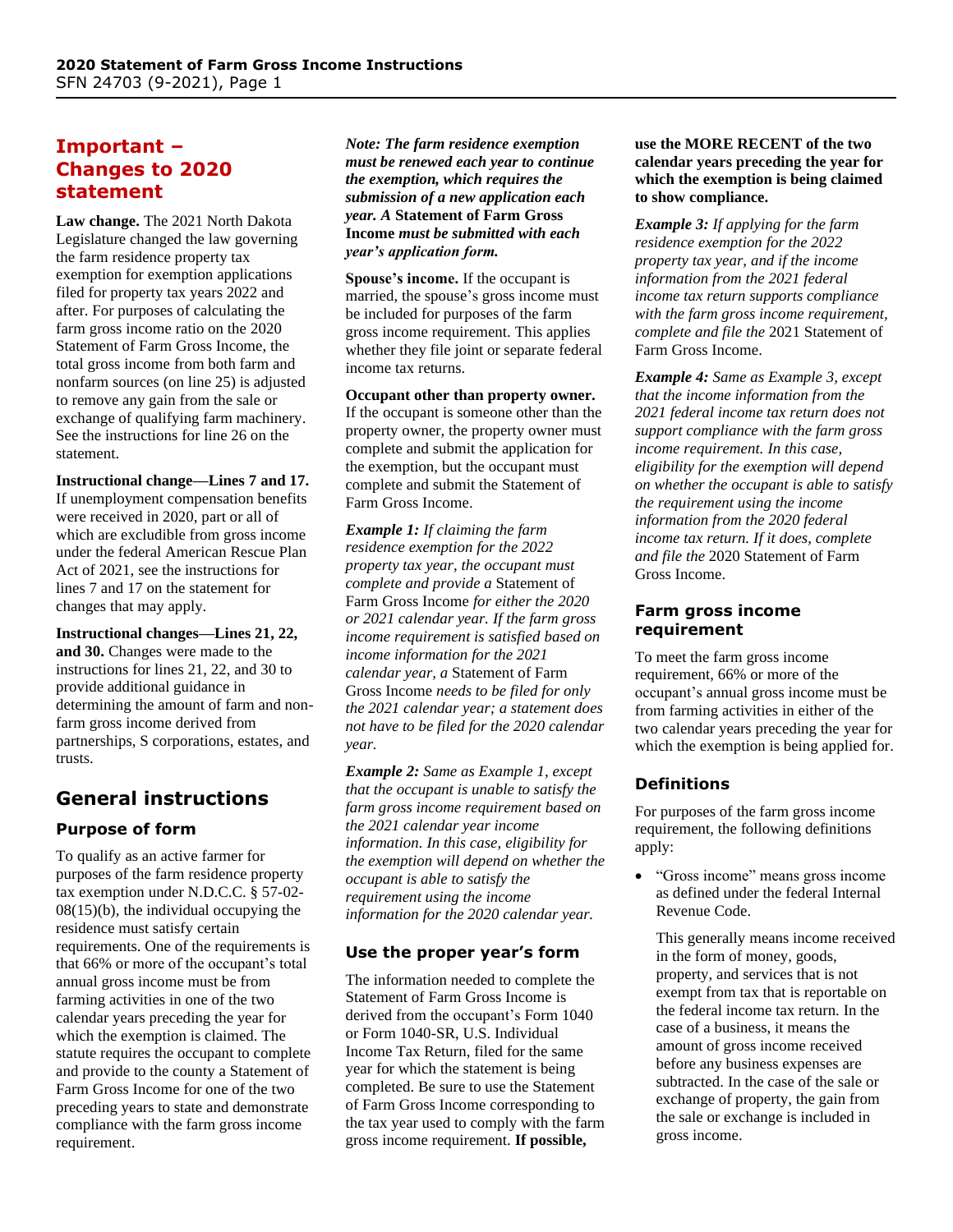**Qualifying farm machinery** 

**adjustment.** See the specific line instructions for line 26 on the statement for an adjustment that may be made to reduce gross income by any gain from the sale or exchange of qualifying farm machinery.

• "Gross income from farming activities" means gross income from farming as defined for purposes of determining if an individual is a farmer for purposes of the special federal estimated income tax payment rules for farmers under Internal Revenue Code § 6654.

This generally means income from cultivating the soil or raising agricultural commodities.

Gross income from farming activities *does not* include (1) wages received as a farm employee, (2) income received from contract grain harvesting and hauling using workers and machines furnished by the applicant, or (3) gains from the sale or exchange of farmland and depreciable farm machinery and equipment.

#### **Federal definitions.** For more

information on what is included in gross income and gross income from farming activities, see "Special Estimated Tax Rules For Farmers" in IRS Publication 225, *Farmer's Tax Guide*.

### **When and where to file**

Submit the completed Statement of Farm Gross Income with the *Application For Property Tax Exemption of a Farm Residence*, which is due on or before February 1 of the year for which the exemption is claimed. If for some reason the statement cannot be filed with the application form by February 1, it must be submitted no later than March 31 of the year for which the exemption is claimed.

*Example 5: If applying for the farm residence exemption for the 2022 property tax year, file the* Statement of Farm Gross Income *with the* Application For Property Tax Exemption of a Farm Residence *that is due by February 1, 2022. Alternatively, the* Statement of

Farm Gross Income *may be submitted separately from the application by March 31, 2022.*

Submit the completed *Statement of Gross Income* with the assessor's office where the application for the farm residence property tax exemption is filed.

**Late filed statement.** If a Statement of Farm Gross Income is not filed by March 31, resulting in the denial of the exemption, an applicant may apply for an abatement under N.D.C.C. ch. 57-23, by filing an Application for Abatement or Refund of Taxes with the county auditor.

## **Specific line instructions**

**IMPORTANT—These specific line instructions only apply to the 2020 Statement of Farm Gross Income. The amounts provided on the 2020 statement must match the amounts from the 2020 federal income tax return used to determine if an individual is a farmer for purposes of the special federal estimated income tax rules for farmers under Internal Revenue Code § 6654.**

#### **Occupant's total gross income from both farm and nonfarm sources**

#### **Lines 6 through 24**

Enter the gross income from all sources, both farm and nonfarm, from the occupant's 2020 Form 1040 or 1040-SR, U.S. Individual Income Tax Return. For guidance, the federal form and line number on which the gross income is reported on the federal return is provided on each line of the statement. If the occupant is married, the spouse's gross income must be included whether they file joint or separate federal income tax returns.

#### **Line 7 Unemployment compensation**

Enter the total amount of unemployment compensation received during 2020. If eligible for the unemployment compensation exclusion allowed in 2020 under the American Rescue Plan Act of 2021, do not reduce the unemployment compensation amount entered on this line by the exclusion amount; instead, see the instructions for line 17 on the statement.

#### **Lines 12 and 15 Capital gains and gains from Form 4797**

Only include gains from the sale or exchange of property. Do not include any loss. If the amount on the federal return is a net amount that includes both gains and losses, the amount must be adjusted to remove the losses.

**Important: All gains reported on the federal return must be included on line 12 or line 15 of the statement. See the instructions to line 26 for an adjustment for gains from the sale or exchange of qualifying farm machinery.**

## **Line 17**

### **Other income**

If the amount on Form 1040 or 1040-SR, line 8 (Other income), includes a net operating loss, the amount must be adjusted to remove the net operating loss before entering it on line 17 of the statement.

If the amount on Form 1040 or 1040-SR, Worksheet 1, line 8 (Other income), includes an unemployment compensation exclusion amount (as a negative amount), the exclusion amount may be included (as a negative amount) on line 17 of the statement. If the allowable exclusion was not entered on the 2020 Form 1040 or 1040-SR, Schedule 1, line 8, that was filed with the Internal Revenue Service, and the IRS recalculated the return to include the exclusion, include the exclusion amount (as a negative number) on line 17 of the statement. The IRS should have sent a letter as notification of the recalculation and result.

#### **Line 21**

### **Partnerships and S corporations**

Enter on this line the gross income (both farm and nonfarm) included in the amount entered on Schedule E, Part II, line 32. The amount on Schedule E, Part II, line 32, is not a gross income amount; rather, it is a net amount consisting of the taxpayer's share of gross income, losses, and deductions received from partnerships and S corporations.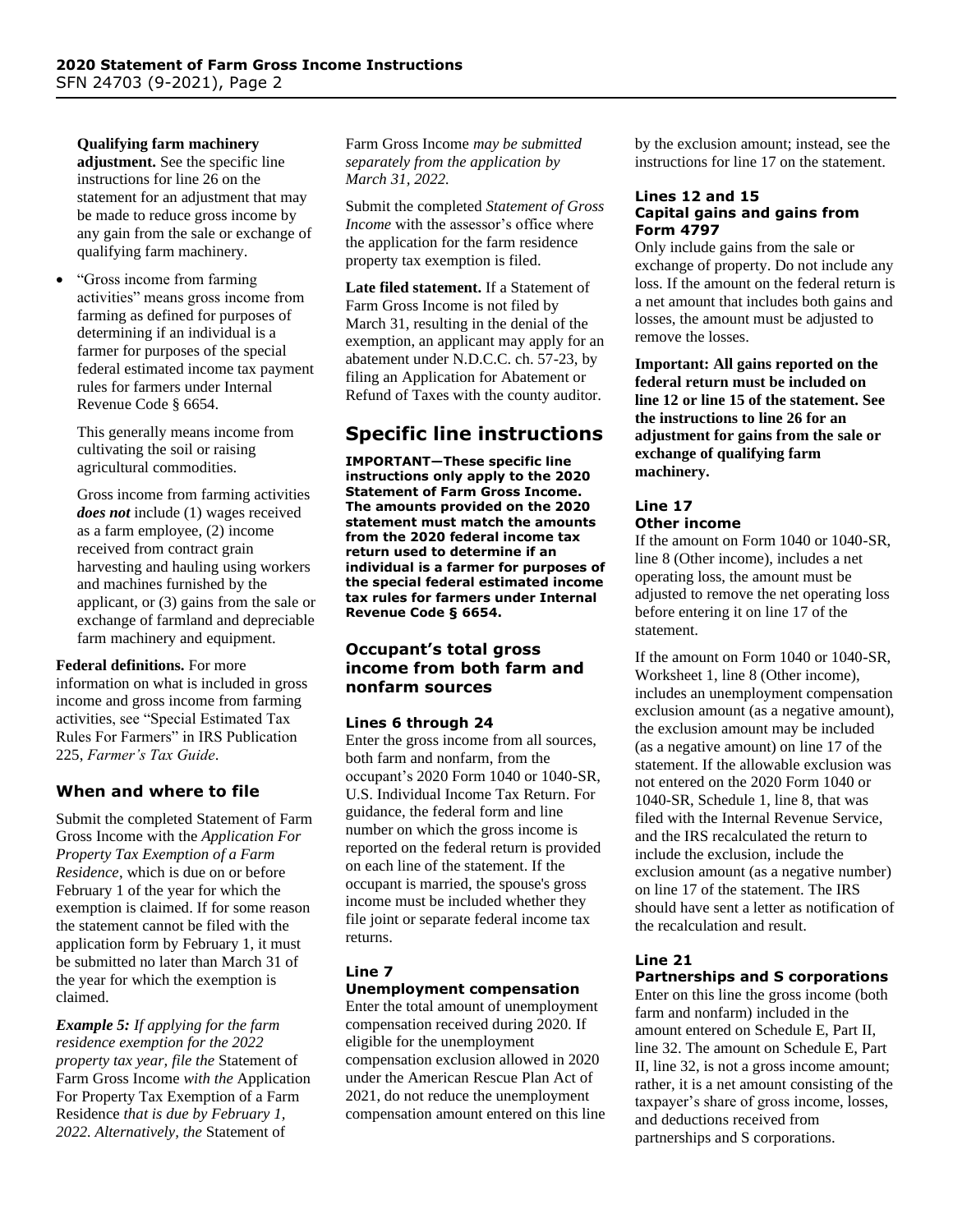Determining the amount of gross income included in the amounts from a partnership or S corporation will generally require contacting the partnership or S corporation directly to request the taxpayer's share of gross income from it.

**Note:** In the case of a partnership, it may be possible to determine the total gross income from information on the taxpayer's Schedule K-1 (Form 1065) if there amounts shown in Box 14, Selfemployment earnings (loss), with the Codes B and C. The Code B amount is the taxpayer's share of gross farming or fishing income. The Code C amount is the taxpayer's share of gross non-farm income. Combine the Code B and Code C amounts to determine the total gross income from the partnership.

**Important:** To avoid duplication of numbers, do not enter on line 21 gross income items from a partnership or S corporation reported on federal forms other than Schedule E, which are reported on other lines of the statement.

#### **Line 22 Estates and trusts**

Enter on this line gross income from an estate or trust included in the amount entered on Schedule E, Part III, line 37. The amount on Schedule E, Part III, line 37, is not a gross income amount; rather, it is a net amount consisting of the taxpayer's share of gross income, losses, and deductions received from estates and trusts. Determining the amount of gross income included in the amounts from an estate or trust will generally require contacting the estate or trust directly to request the taxpayer's share of gross income from it.

**Important:** To avoid duplication of numbers, do not enter on line 22 gross income items from an estate or trust reported on federal forms other than Schedule E, which are entered on other lines of the statement.

#### **Line 26 Adjustment for gains from sale or exchange of farm machinery**

Enter on this line any gain from the sale or exchange of farm machinery included in the amounts, if any, reported on line 12 (capital gains) and line 15 (gains from Form 4797).

"Farm machinery" means vehicular implements and attachment units designed and sold for direct use in planting, cultivating, or harvesting farm products, or used in connection with the production of agricultural produce or products, livestock, or poultry on farms, which are operated, drawn, or propelled by motor or animal power. Generally, this includes farm machinery that qualifies for either (1) the new farm machinery 3 percent gross receipts tax or (2) the used farm machinery gross receipts tax exemption under North Dakota law. *See page 4 of these instructions for a list of qualifying farm machinery.*

"Farm machinery" *does not* include vehicular implements operated wholly by hand or a motor vehicle required to be registered under North Dakota law and subject to North Dakota's motor vehicle excise tax, including any vehicle that otherwise would be subject to this tax if not specifically exempted from it by law. *See page 4 of these instructions for a list of items that DO NOT qualify as farm machinery.*

#### **Occupant's gross income from farming activities**

#### **Lines 29 through 31**

Enter the gross income from farming activities from the occupant's 2020 Form 1040 or 1040-SR, U.S. Individual Income Tax Return. For guidance, the federal form and line number on which the gross income is reported on the federal return is provided on each line of the statement. If the occupant is married, the spouse's gross income from farming activities must be included whether they file joint or separate federal income tax returns.

#### **Line 30 Gross farm income from passthrough entities and Form 4835**

Enter the amount from Schedule E (Form 1040), Part V, line 42. There should be an amount on this line of the federal return if the taxpayer received farm gross

income from a partnership, S corporation, estate, or trust, or reported income on Form 4835. In the case of a partnership, S corporation, estate, or trust, the entity is required to report the taxpayer's share of farm gross as follows:

- If a partnership, see Schedule K-1 (Form 1065), Box 14, Code B.
- If an S corporation, see Schedule K-1 (Form 1120-S), Box 17, Code AD.
- If an estate or trust, see Schedule K-1 (Form 1041), Box 14, Code F.

**Note:** If an amount is entered on the Statement of Farm Gross Income, line 30, there must be an entry on the Statement of Farm Gross Income, line 21, line 22, and/or line 24.

#### **Line 31**

### **Gains from sale or exchange of qualifying livestock**

Enter on this line gains reported on Form 4797 from the sale or exchange of livestock used for draft, breeding, sport, or dairy purposes. Do not include any loss.

*Do not* enter on this line a gain from the sale or exchange of farm machinery or any other type of asset.

There is no specific line on Form 4797 on which the net amount of gains from the sale or exchange of qualifying livestock is reported. These gains may be reported on Form 4797, Part I, line 2, or Part II, line 10, or Part III, line 19. If a gain reported in any of the three sections of the Form 4797 is from a partnership, S corporation, estate, or trust, and the type of property sold is not separately identified on the Schedule K-1 received from the entity, it may be necessary to contact the entity to obtain this information.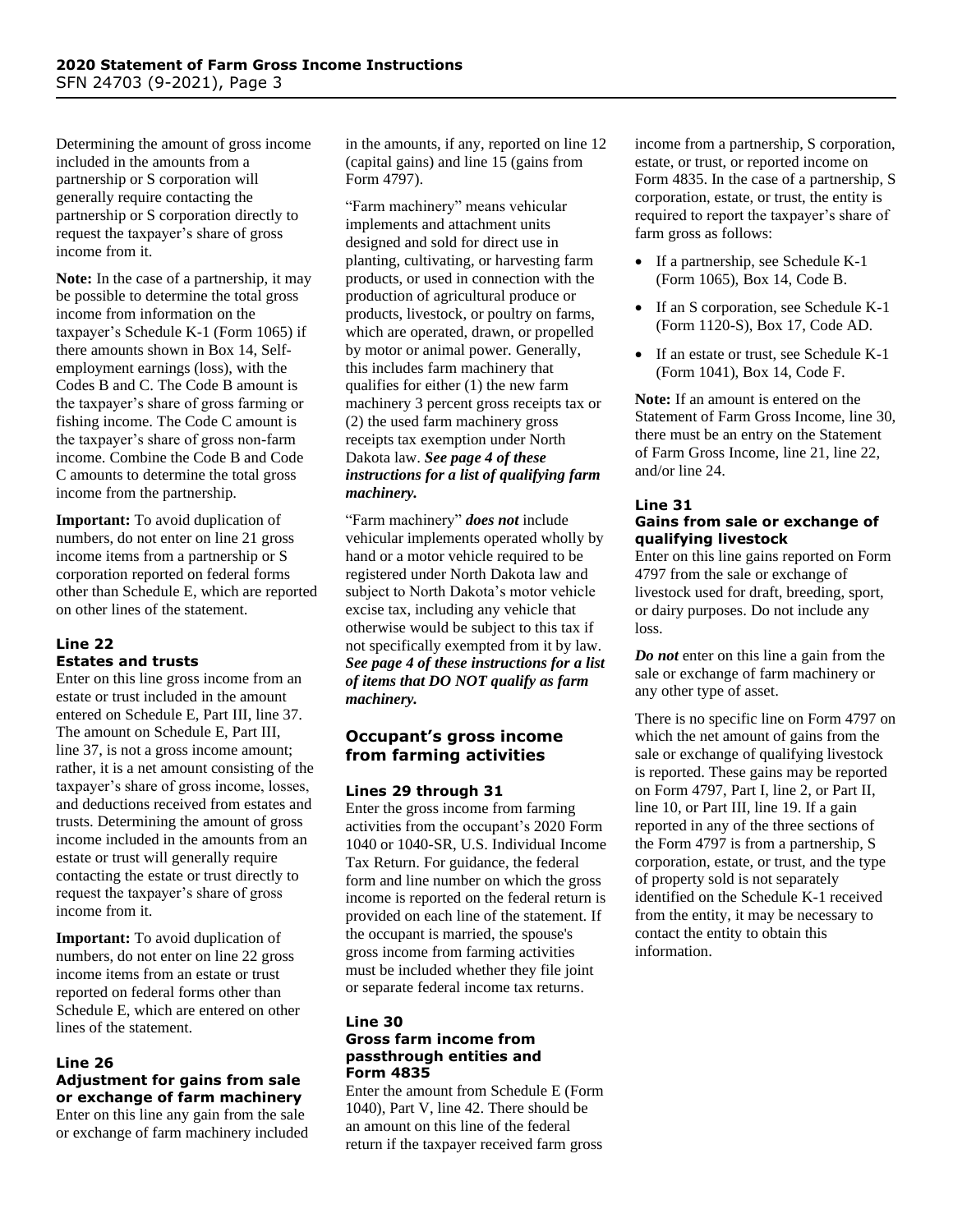## **Qualifying farm machinery**

Following is a representative list of farm machinery, implements, and attachments which qualify as farm machinery for purposes of the adjustment on line 26 of the Statement of Farm Gross Income.

Aeration equipment (portable) Aeration duct – grain dryer (portable) Applicator Bale wagon Bin sweep (portable) Chaff saver Chaff spreader Combine Combine header Combine pickup Corn picker Corn planter Corn sheller Creep feeder (w/wheels) Crop divider **Cultivator** Disc Drag Drill transport Farm wagons (non-highway use) Feed grinder Feed mill (portable)

Feed rack (portable on wheels) Feed treater Feed mixer Feed wagon Fertilizer spreader Flax roller Forage harvester Forage hay pickup Grain bin (portable on wheels) Grain cart Grain cleaner (portable) Grain drill Grain dryer Grain heater Grain vac Grain auger Grain dryer fan (portable) Grain screener Hammer mill Harrow Hay baler Hay crusher Hay mower Head gate (portable)

Header transport Hopper bottom skid bins w/installed aeration Land levelers and laser systems Land roller Livestock scale (portable) Loader Loading chutes (portable) Manure pumps Milk coolers Milking machines (portable) Milk unit washer Mixer-feeder wagon Plow Potato conveyors (portable) Potato digger Powered post drivers Powered posthole diggers Rock picker Roller mill Rotary cutter Rotary hoe Rotary tiller Seed cleaner Seed treater

Seeder Silage blower Silage feeder Silage loader Silage wagon Skid steer Solar water circulators Sprayers (self-propelled) Spreader Squeeze chute (portable) Stack liner Stack mover Stacker and hay cage Stalk cutter Straw chopper Sunflower drum Sunflower pans Sunflower header Swath roller Swather Swather transport Tillage hitch Torque limiter Tractor Windrower

#### **Attachments**

Attachments are items that are essential to and contribute directly to the operation of farm machinery. The following attachments are regarded as qualifying farm machinery:

After market lighting Agricultural global positioning system Combine head Combine pick-up

Electronic wind monitor Grain yield monitor Planter monitoring system Radar ground speed sensor Sprayer control

Tractor-mounted loader/scoop/grapple fork Tractor-mounted snowplow or snow blower Tractor or combine cab

## **Non-qualifying farm machinery**

The following items *do not* qualify as farm machinery for purposes of the adjustment on line 26 of the Statement of Farm Gross Income:

| All-terrain vehicles $(ATVs)$ —<br>see Motor Vehicles below |
|-------------------------------------------------------------|
| for exception                                               |
| Bee cages                                                   |
| Bird cannons                                                |
| Brooder stoves                                              |
| Cattle feeder                                               |
| Cattle oiler                                                |
| Chicken & duck pluckers                                     |
| Corral panels                                               |

Dockers Feeder panels Feeders or feed bunks Fountains Free stall partitions Garden tillers Garden tractors Gasoline storage tanks Gas powered engines Gate closers

Generator units GPS monthly fees/updates Grain bin (plastic) Grain box Grain drill filler (mounted on truck) Grain storage bins Horse trailers Lawn mowers Livestock fountains

Mineral feeders Motor vehicles—see **Motor Vehicles** below Pig flooring (portable) Portable chute Portable corral Portable farrowing pens Portable generators Portable moisture testers Portable pens